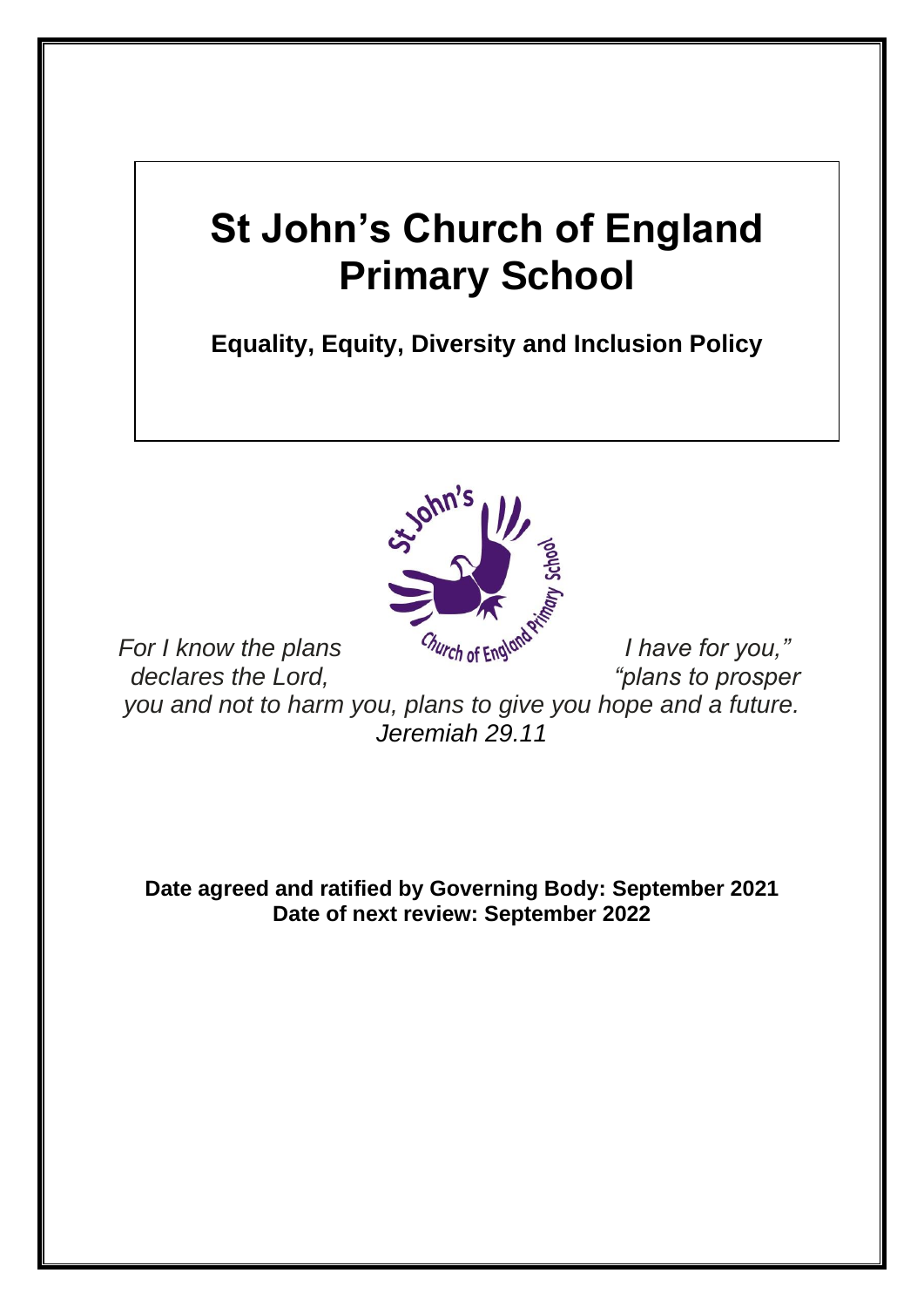# **Contents:**

**[Statement of intent](#page-2-0)** 

- 1. [Legal framework](#page-3-0)
- 2. [Principles underlying this policy](#page-3-1)
- 3. [Roles and responsibilities](#page-4-0)
- 4. [Forms of discrimination](#page-5-0)
- 5. [Recruitment and selection](#page-5-1)
- 6. [Staff training and promotion and conditions of service](#page-6-0)
- 7. [Termination of employment](#page-6-1)
- 8. [Disability discrimination](#page-6-2)
- 9. **[Part-time, zero hours, and fixed-term employees and agency workers](#page-7-0)**
- 10. [Breaches of this policy](#page-7-1)
- 11. [Monitoring and review](#page-7-2)

# **Appendices**

a) [Equality Act 2010 Protected Characteristics](#page-7-3)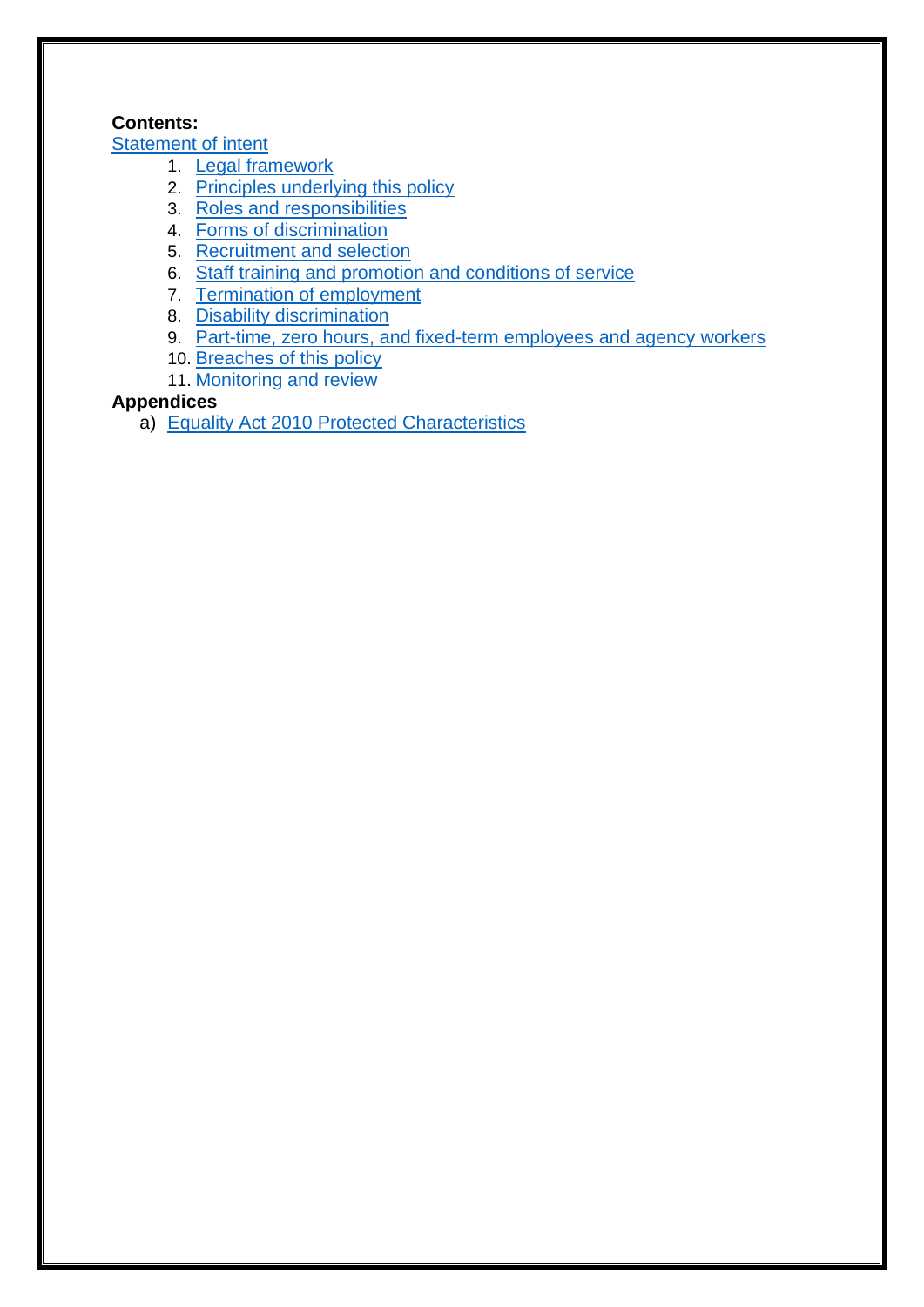#### <span id="page-2-0"></span>**Statement of intent**

St John's Church of England Primary School is committed to promoting equality of opportunity for all staff and job applicants. We aim to create a working environment in which all individuals are able to make best use of their skills, free from discrimination or harassment, and in which all decisions are based on merit. We are committed to supporting our staff and applicants to be their authentic selves in the workplace without judgement and ensuring that diverse communities are celebrated.

We do not discriminate against staff on the basis of age, disability, gender identity and/or reassignment, marital or civil partner status, pregnancy or maternity, race, colour, nationality, ethnic or national origin, religion or belief, sex, or sexual orientation (the protected characteristics), amended in line with the Equality Act 2010. More detail on each of the protected characteristics can be found in [Appendix](#page-7-3)  [A.](#page-7-3)

We are also mindful of intersecting identities within our school environment and will work with our communities to better understand the experience of multiple minority identities for individuals.

All staff have a duty to act in accordance with this policy and treat colleagues with dignity at all times, and not to discriminate against or harass other members of staff, regardless of their status. The principles of non-discrimination and equality of opportunity also apply to the way in which staff treat pupils, parents, governors, third party organisations and former staff members.

This policy does not form part of any employee's contract of employment and may be amended at any time.

This policy covers all individuals working at all levels and grades, including members of the SLT, teachers, TAs, learning mentors, support staff, trainees, home workers, part-time and fixed-term employees, volunteers, interns, casual workers, and agency staff (collectively referred to as 'staff' in this policy).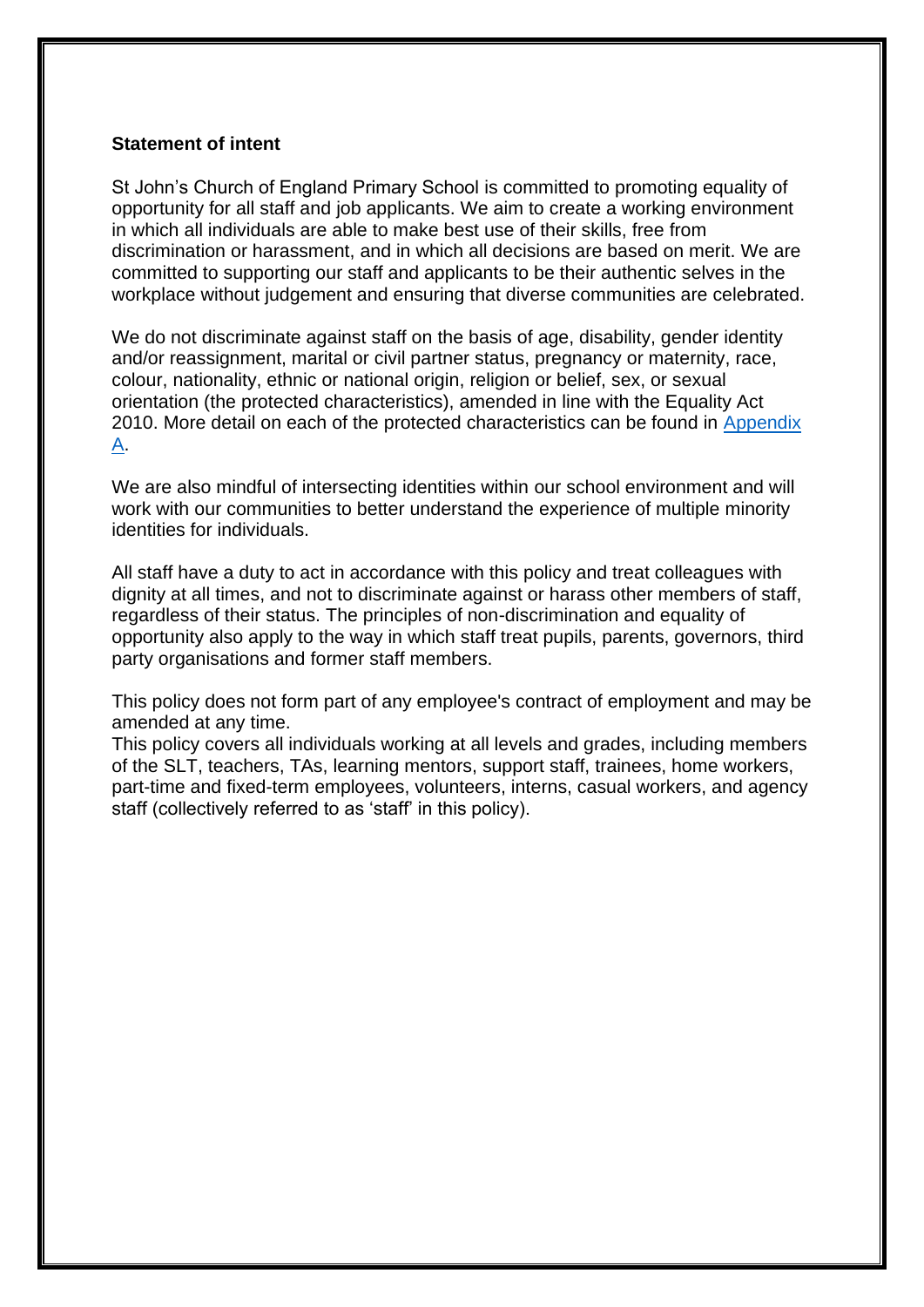## <span id="page-3-0"></span>**Legal framework**

This policy has due regard to all relevant legislation and statutory guidance including, but not limited to, the following:

- Human Rights Act 1998
- Equality Act 2010
- The UK General Data Protection Regulation (UK GDPR)
- Data Protection Act 2018
- Protection from Harassment Act 1997

This policy operates in conjunction with the following school policies:

- Grievance Policy
- Disciplinary Policy and Procedure
- Appraisal Policy

# **Public Sector Equality Duty (PSED)**

PSED requires public bodies to have due regard to the need to:

- Eliminate unlawful discrimination, harassment and victimisation and other conduct prohibited by the Equality Act.
- Advance equality of opportunity between people who share a protected characteristic and people who do not share it.
- Foster good relations between people who share a protected characteristic and people who do not.

## <span id="page-3-1"></span>**Principles underlying this policy**

In accordance with this policy, the school commits to:

- Creating a working environment free of bullying, harassment, victimisation and unlawful discrimination, where individual differences and the contributions of all staff are recognised and valued.
- Promoting dignity and respect for all.
- Training managers and all other employees about their rights and responsibilities under this policy.

This policy applies to all aspects of the school's relationship with staff and to relations between staff members at all levels. This includes job advertisements, recruitment and selection, training and development, opportunities for promotion, conditions of service, pay and benefits, conduct at work, disciplinary and grievance procedures, and termination of employment.

Instances of bullying, harassment, victimisation and unlawful discrimination will be dealt with as misconduct, in line with the school's Grievance Policy, and appropriate action will be taken. Particularly serious complaints could amount to gross misconduct and lead to dismissal without notice.

Sexual harassment may amount to both an employment rights matter and a criminal matter, such as in sexual assault allegations. Harassment under the Protection from Harassment Act 1997 – which is not limited to circumstances where harassment relates to a protected characteristic – is a criminal offence.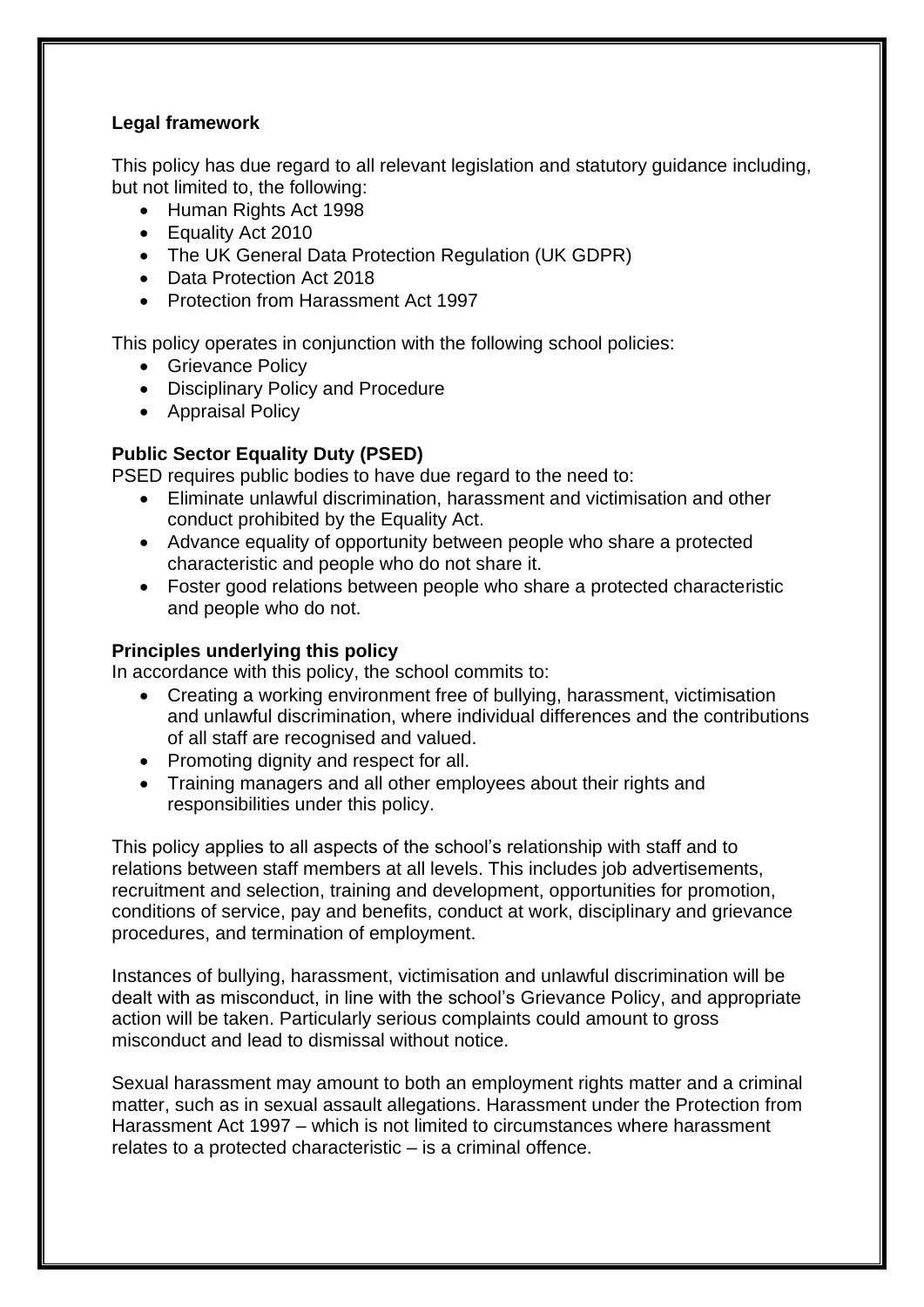## <span id="page-4-0"></span>**Roles and responsibilities**

The governing board is responsible for:

- The effective operation of this policy.
- Ensuring compliance with discrimination law.
- Monitoring the composition of the workforce regarding information such as age, sex, ethnic background, sexual orientation, religion or belief, and disability.
- Monitoring how the composition of the workforce encourages equality, equity, diversity and inclusion, and meets the aims and commitments set out in this policy.
- Assessing how this policy, and any supporting action plans, are working in practice, reviewing them annually, and considering and taking action to address any issues.

The SLT is responsible for:

- Setting an appropriate standard of behaviour and leading by example.
- Ensuring that those they manage adhere to this policy and promote the school's aims and objectives with regard to equal opportunities.
- Taking appropriate steps to accommodate the requirements of different religions, cultures, and domestic responsibilities.
- Making opportunities for training, development and progress available to all staff.
- Ensuring staff are helped and encouraged to develop their full potential, so their talents and resources can be fully utilised to maximise the efficiency of the organisation.
- Making staff progression decisions based on merit (apart from in any necessary and limited exemptions and exceptions allowed under the Equality Act 2010).
- Reviewing employment practices and procedures where necessary to ensure fairness.
- Updating employment practices and procedures, and this policy, to take account of changes in the law.

The Business Manager is responsible for:

- The day-to-day operational responsibility of this policy.
- Reviewing this policy regularly.
- Organising equal opportunities training, including for those involved in management and recruitment.
- Answering questions about the content or application of this policy.

Line managers are responsible for:

• Participating in appropriate training on equal opportunities awareness and equal opportunities recruitment and selection good practice.

All staff are responsible for: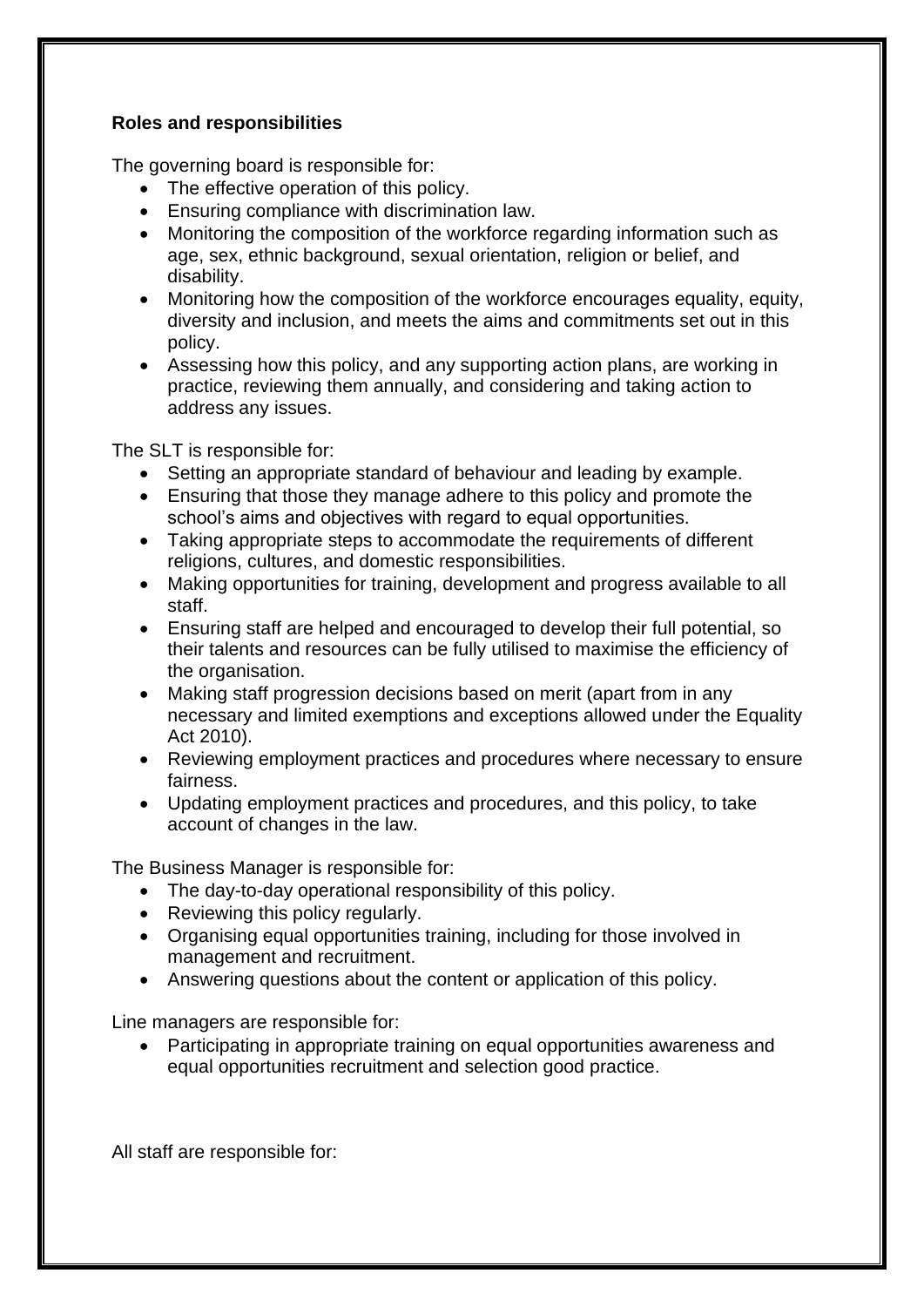- Conducting themselves to help the school provide equal opportunities in employment, and prevent bullying, harassment, victimisation and unlawful discrimination.
- Understanding that they, as well as their employer, can be held liable for acts of bullying, harassment, victimisation and unlawful discrimination, in the course of their employment, against their colleagues, customers, suppliers, visitors and the public.
- Taking seriously complaints of bullying, harassment, victimisation and unlawful discrimination by their colleagues, customers, suppliers, visitors, the public and any others in the course of the school's work activities.

#### <span id="page-5-0"></span>**Forms of discrimination**

Discrimination by or against an employee is generally prohibited unless there is a specific legal exemption. Discrimination may be direct or indirect and it may occur intentionally or unintentionally.

**Direct discrimination** occurs where someone is treated less favourably because of one or more of the protected characteristics outlined in [Appendix A.](#page-7-3) For example, rejecting an applicant on the grounds of their race because they would not "fit in" would be direct discrimination.

**Indirect discrimination** occurs where someone is disadvantaged by an unjustified provision, criterion or practice that also puts other people with the same protected characteristic at a particular disadvantage. For example, a requirement to work full time puts women at a particular disadvantage because they generally have greater childcare commitments than men. Such a requirement will need to be objectively justified.

**Harassment** related to any of the protected characteristics is prohibited. Harassment is unwanted conduct that has the purpose or effect of violating someone's dignity, or creating an intimidating, hostile, degrading, humiliating or offensive environment for them.

**Victimisation** is also prohibited. This is less favourable treatment of someone who has complained or given information about discrimination or harassment, or supported someone else's complaint.

#### <span id="page-5-1"></span>**Recruitment and selection**

The school will aim to ensure that no job applicant suffers discrimination because of any of the protected characteristics. The school's recruitment procedures will be reviewed regularly to ensure that individuals are treated on the basis of their relevant merits and abilities. Job selection criteria will be regularly reviewed to ensure that it is relevant to the job and not disproportionate. The shortlisting of applicants will be done by more than one person wherever possible.

Job advertisements will avoid stereotyping or using wording that may discourage groups with a particular protected characteristic from applying. The school will take steps to ensure that vacancies are advertised to a diverse labour market. Applicants will not be asked about health or disability before a job offer is made.

There are limited exceptions which will only be used with the Business managers' approval, such as:

• Questions necessary to establish if an applicant can perform an intrinsic part of the job (subject to any reasonable adjustments).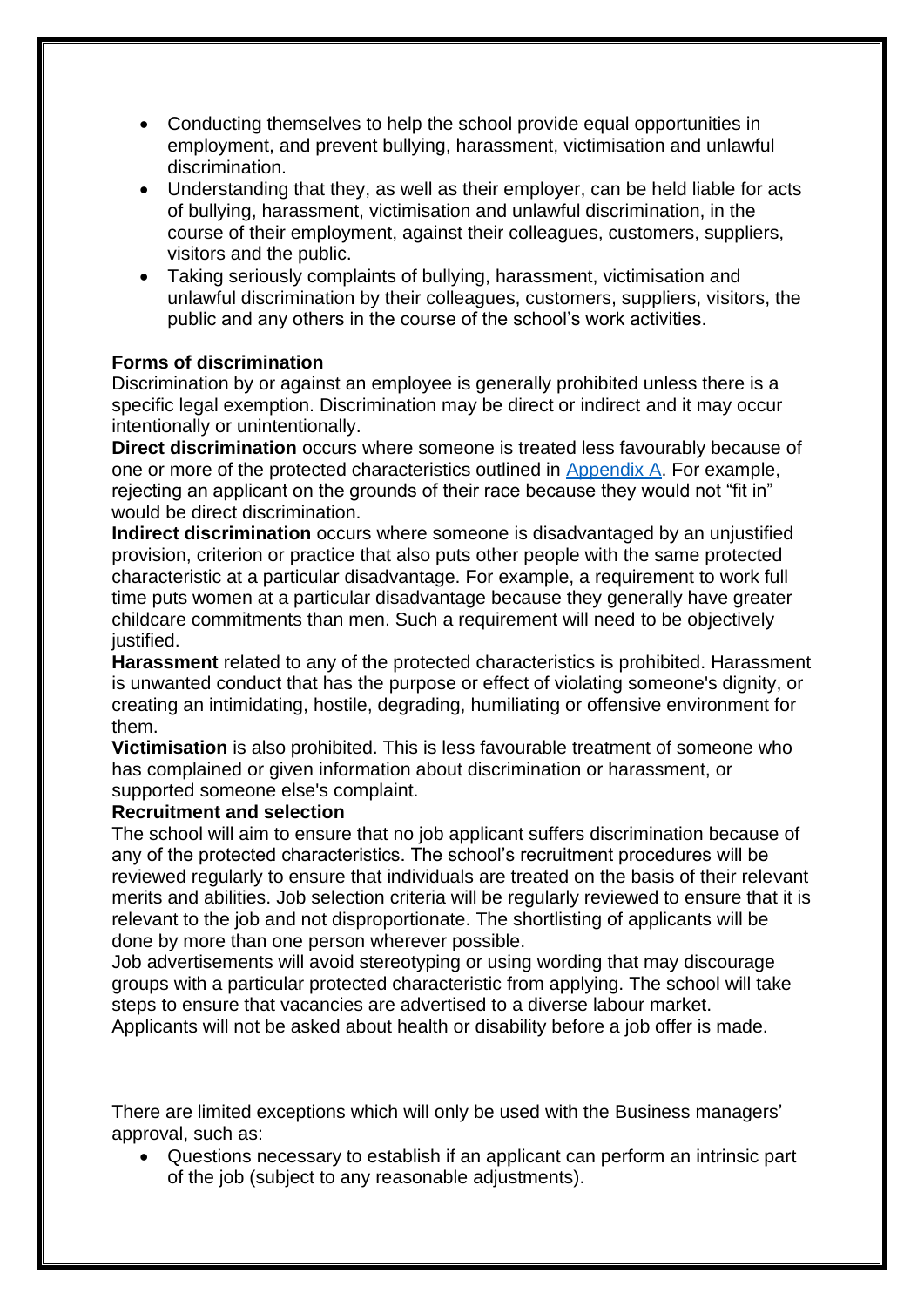- Questions to establish if an applicant is fit to attend an assessment or any reasonable adjustments that may be needed at interview or assessment.
- Positive action to recruit disabled persons.
- Equal opportunities monitoring (which will not form part of the decision-making process).

The school is required by law to ensure that all staff are entitled to work in the UK. Assumptions about immigration status will not be made based on appearance or apparent nationality. All prospective employees, regardless of nationality, will be expected to produce original documents, e.g. a passport, before employment starts, to satisfy current immigration legislation. The list of acceptable documents is available from the UK Border Agency.

To ensure that this policy is operating effectively, and to identify groups that may be underrepresented or disadvantaged in our organisation, the school will monitor applicants' ethnicity, gender, disability, sexual orientation, religion and age as part of the recruitment procedure. Provision of this information will be voluntary and will not adversely affect an applicant's chances of recruitment or any other decision related to their employment. The information will be removed from applications before the shortlisting process, and will be kept in an anonymised format solely for the purposes stated in this policy. Analysing this data helps the school take appropriate steps to avoid discrimination and improve equality and diversity.

### <span id="page-6-0"></span>**Staff training and promotion and conditions of service**

Staff training needs and associated development opportunities will be identified through regular staff appraisals, in line with the school's Teacher Appraisal Policy and Support Staff Performance Management Policy. All staff will be given appropriate access to training to enable them to progress within the organisation and all promotion decisions will be made based on merit. The school will adopt good practice in terms of data collection and use this data to monitor and measure the attraction, recruitment, retention and progression of staff.

Workforce composition and promotions will be regularly monitored to ensure equality of opportunity at all levels of the organisation. Where appropriate, steps will be taken to identify and remove unjustified barriers and to meet the needs of disadvantaged or underrepresented groups.

The school's conditions of service, benefits and facilities are reviewed regularly to ensure that they equal opportunities for all.

#### <span id="page-6-1"></span>**Termination of employment**

The school will ensure that redundancy criteria and procedures are fair and objective and are not directly or indirectly discriminatory.

The school will also ensure that disciplinary procedures and penalties are applied without discrimination, whether they result in disciplinary warnings, dismissal or other disciplinary action, in line with the school's Disciplinary Policy and Procedure.

#### <span id="page-6-2"></span>**Disability discrimination**

The school encourages staff who are disabled or become disabled to inform the Headteacher or their line manager about their condition so that the school can support them as appropriate.

Staff experiencing difficulties at work because of their disability (physical or otherwise) may wish to contact their line manager or the head of HR to discuss any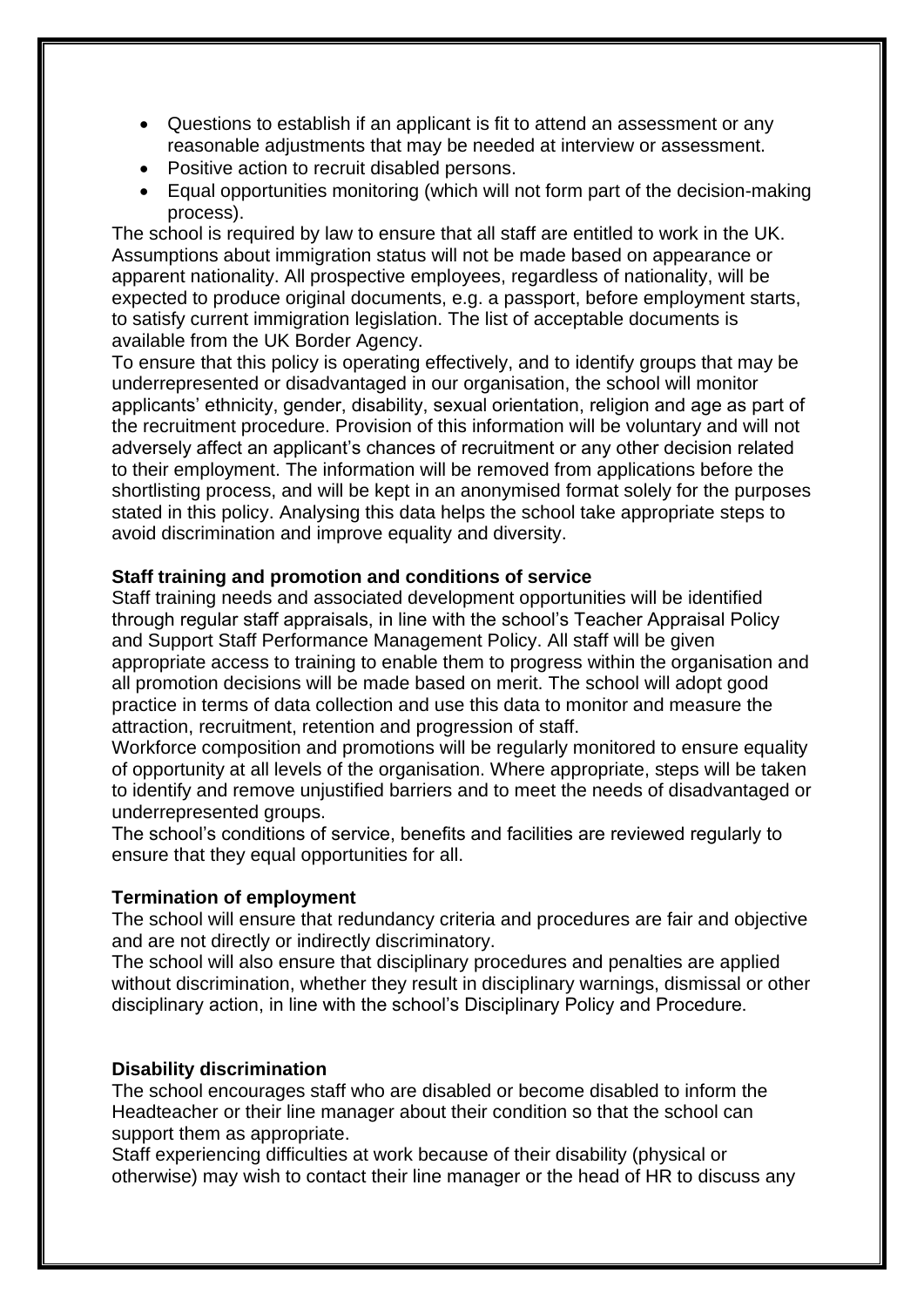reasonable adjustments that would help overcome or minimise the difficulty. Their line manager or the head of HR may wish to consult with the staff member and a medical adviser about possible adjustments.

The governing board will monitor the physical environment of the school premises to consider whether certain features place physically disabled staff, job applicants, service users, or other stakeholders at a substantial disadvantage compared to others. Where reasonable, the school will take steps to improve access for disabled staff and service users.

#### <span id="page-7-0"></span>**Part-time, zero hours, and fixed-term employees and agency workers**

The school monitors the conditions of service of part-time employees and their progression to ensure that they are being offered appropriate access to benefits and training and promotion opportunities. The school will ensure requests to alter working hours are dealt with appropriately.

The school monitors its use of zero hours and fixed-term employees and agency workers, and their conditions of service, to ensure that they are being offered appropriate access to benefits, training, promotion and permanent employment opportunities. The school will, where relevant, monitor their progress to ensure that they are accessing permanent vacancies.

#### <span id="page-7-1"></span>**Breaches of this policy**

If a member of staff believes that they may have been discriminated against, they are encouraged to raise the matter through the school's Grievance Policy. If they believe that they may have been subject to harassment, they are encouraged to raise the matter with their line manager and/or the head of HR.

Allegations regarding potential breaches of this policy will be treated in confidence and investigated in accordance with the relevant procedure. Staff who make such allegations in good faith will not be victimised or treated less favourably as a result. False allegations which are found to have been made in bad faith will, however, be dealt with under our Disciplinary Policy and Procedure.

Any member of staff who is found to have committed an act of discrimination or harassment will be subject to disciplinary action. Such behaviour may constitute gross misconduct and, as such, may result in summary dismissal. The school takes a strict approach to serious breaches of this policy.

#### <span id="page-7-2"></span>**Monitoring and review**

This policy is reviewed **annually** by the Business Manager in conjunction with the governing board. The next scheduled review for this policy is **date**. The school will continue to review the effectiveness of this policy to ensure it is

achieving its objectives. As part of this process, the school will monitor the composition of job applicants and the benefits and career progression of staff. Staff are invited to comment on this policy and suggest ways in which it might be improved by contacting the head of HR.

#### <span id="page-7-3"></span>**Equality Act 2010 Protected Characteristics**

The definitions used in this appendix are based on the Equality Act 2010, the full text of which is available [here.](https://www.legislation.gov.uk/ukpga/2010/15/contents)

**Age:** The Act protects people of all ages; however, differential treatment because of age is not unlawful direct or indirect discrimination if it can be justified, i.e. if you can